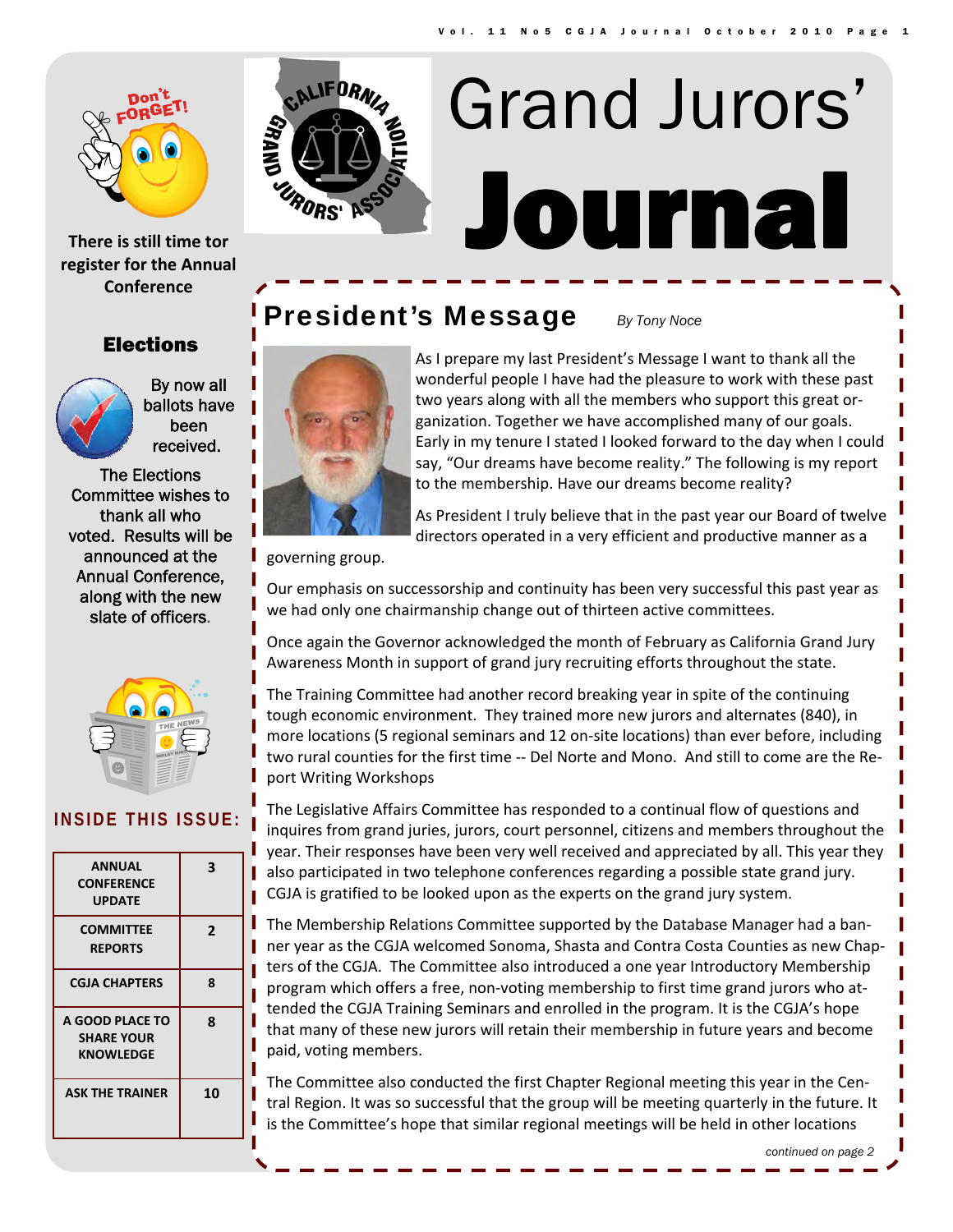*President's message continued from page 1* 

throughout the State in an effort to strengthen and sup‐ port CGJA Chapters.

The Public Relations Committee, with the support of the Publications Committee, has provided new jurors and members with valuable resource material such as our new *California Grand Jury System* book.

The Committee is continually upgrading both the Journal and the website and we now have a Blog which posts grand jury news from throughout the state. The Commit‐ tee is also helping the Central Information Committee in creating a secure storage site for important CGJA data that needs to be preserved. The Committee working with the Humboldt County Chapter, now has a generic recruit‐ ment DVD that can be used in all the counties that do not have a local recruiting program. The DVD can be aired in jury service rooms and used in public relations programs

The Board is venturing forth with a new teleconference provider that will allow Board meetings to be more user friendly with more functionality options, and at a signifi‐ cantly lower cost. We have also established a new Awards Standing Committee that will oversee all the CGJA awards and recognitions acknowledged each year. Creation of this new Committee was in response to an increasing interest in the annual awards.

The Board is currently in the process of reviewing Bylaw changes recommended by the Bylaws Review Ad Hoc Committee.

Thanks to our new History Ad Hoc Committee, the Board now has access to most of CGJA's past documents and historical material, gathered from many sources. The expectation is that the material will not only be pre‐ served but also utilized in the future.

A new Grant Writing Committee was created to apply for funding to be used for various activities and pro‐ jects.

The Board and all of its Committees are able to move forward because the CGJA now has a solid financial foundation thanks to our Treasurer, Database Manager and Finance Committee who have work tirelessly in recording, tracking, preserving, reviewing, and meeting all our financial obligations.

In closing I'd like to say, in my opinion I am pleased to say, "Many of our dreams have become reality" and I look forward to many more becoming reality as we continue to dream of a bigger, better CGJA organiza‐ tion that can help preserve the Grand Jury system as it was meant to be by our forefathers.

## Committee Reports

#### Public Relations Committee

*By Jerry Lewi, Chair*



This report is a preview of my re‐ port to the Annual Conference in October.

Our committee has had three major achievements this year: the com‐ pletion of an educational video (see separate story); the publishing of a

new book, *The California Grand Jury System*; and the creation of a BLOG on our website. The book was well received at our training seminars. As a result, we have made a second printing. Copies will be available for purchase at the conference.

An update to the *Grand Jury Achievement Report* will be available by the time of the conference and will be posted on our website about that time. We have been gratified by the number of additional entries but are seeking ways to accelerate that process.

We have made several presentations to Osher Lifelong Learning Institute chapters including Fresno State and Humboldt State. Next month we will present to the University of California Riverside OLLI Chapter at two locations.

*Continued on page 7* 



CGJA member Phil Minor, Humboldt Chapter, with his display at the Osher Lifelong Learning Institute Chapter presentation at Humboldt State University.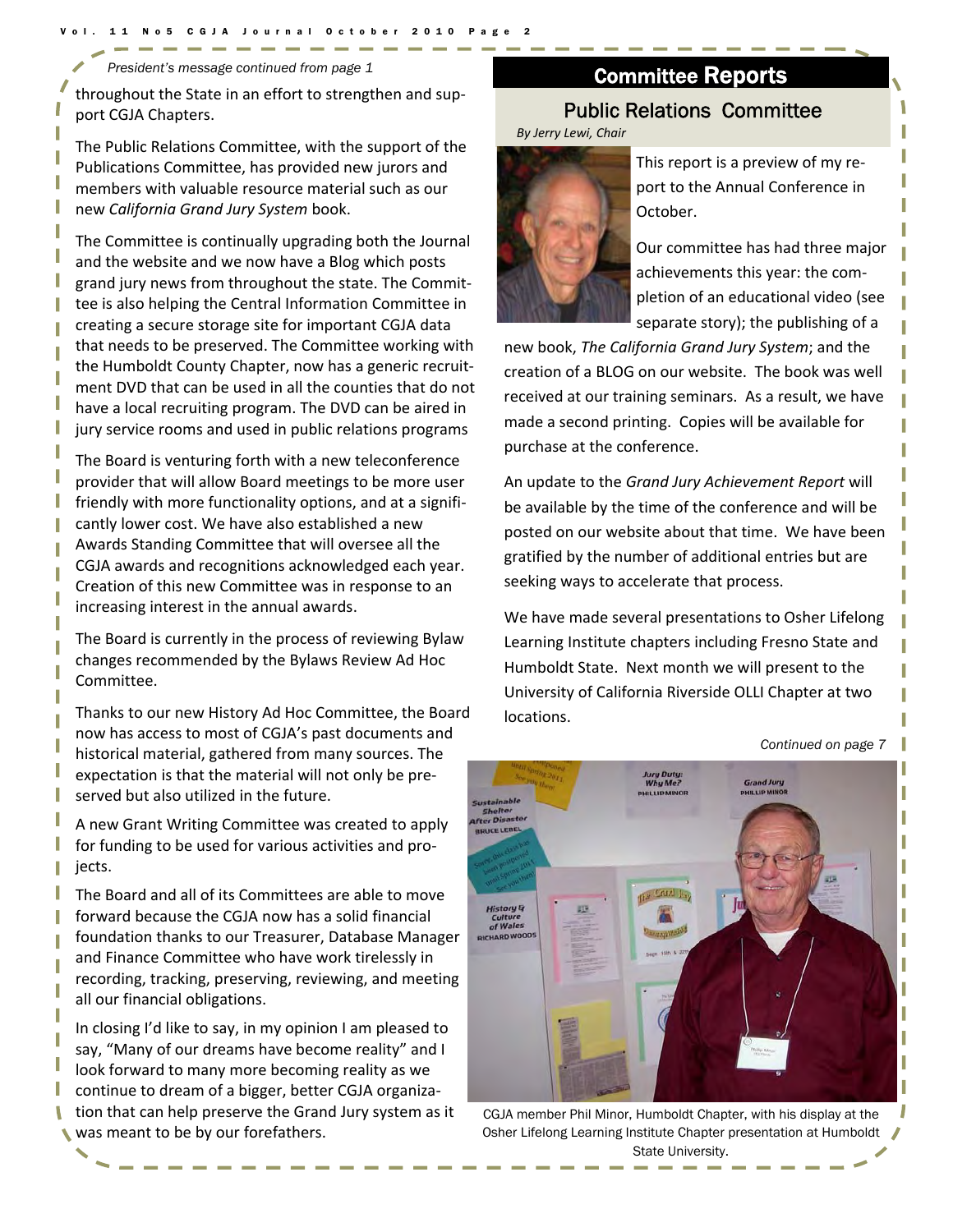### Annual Conference Update

By Meredith Avery*, 2010 Annual Confer‐ ence Chair (San Diego)*

I would like to take this opportunity to thank all of you who have regis‐ tered for this year's annual confer‐ ence in San Diego...The title of the conference is 'Unity and Support ‐ Keeping the Grand Jury System Alive'...The panels that we have as‐ sembled will address this issue spe‐ cifically. There are those who have been critical of Grand Juries as being ineffective....the only way to stop this is to continue to improve the way Grand Juries interact with and affect the community. One panel addresses the issue by illustrating better ways of report delivery that will enable better communica‐



tion between Grand Juries and the city/county agencies they serve. Another panel will address the issue of what makes a Grand Jury Report appealing to the differ‐ ent media, thereby engendering support for that report.

Please see the conference program and registration form elsewhere in this issue and on our website. It's not too late! Hope to see you all in San Diego.

 $\begin{picture}(120,111) \put(100,111){\line(1,0){155}} \put(100,111){\line(1,0){155}} \put(100,111){\line(1,0){155}} \put(100,111){\line(1,0){155}} \put(100,111){\line(1,0){155}} \put(100,111){\line(1,0){155}} \put(100,111){\line(1,0){155}} \put(100,111){\line(1,0){155}} \put(100,111){\line(1,0){155}} \put(100,11$ 

#### Letter from the Editor

*By Jerry Lewi*

As I read Meredith's report, a quote from the Los Angeles Times on Sep‐ tember 22 seemed to echo her message. The quote was from Los

Angeles County District Attorney, Steve Cooley, regarding the City of Bell situation: Cooley said several factors allowed corruption to flour‐ ish in Bell, inducing a lack of civic participation by residents and little scrutiny from the media until the recent Times' stories. "The elector‐ ate of these cities has to be involved if they truly care about their city," he said. "That was not the case in this instance."

Many have wondered, "Where was the Grand Jury?" In defense of the Los Angeles County Civil Grand Jury, because of the enormity of their county including 88 cities, they do not have the time or resources to investigate city matters very often. But Cooley's message is clear and could have easily included Grand Juries as part of the civil oversight

#### World Premiere!

**The world premiere of the new CJGA/Humboldt Chapter video will be at our annual conference. This video was written and produced by members of our Humboldt Chapter, headed by our own Keath North. It is a five -minute presentation that explains the grand jury system to anyone viewing it and also acts as a recruiting tool. Immediately after the conference it will be available through our website. So after October 21st, visit our site and find the link.** 

**We are working on plans to make this video available to all California courts with the objective of it being shown to trial jurors as a captive audience. We also plan to have DVDs available for any member or chapter or even grand juries themselves to show to local community organizations as part of local outreach programs.**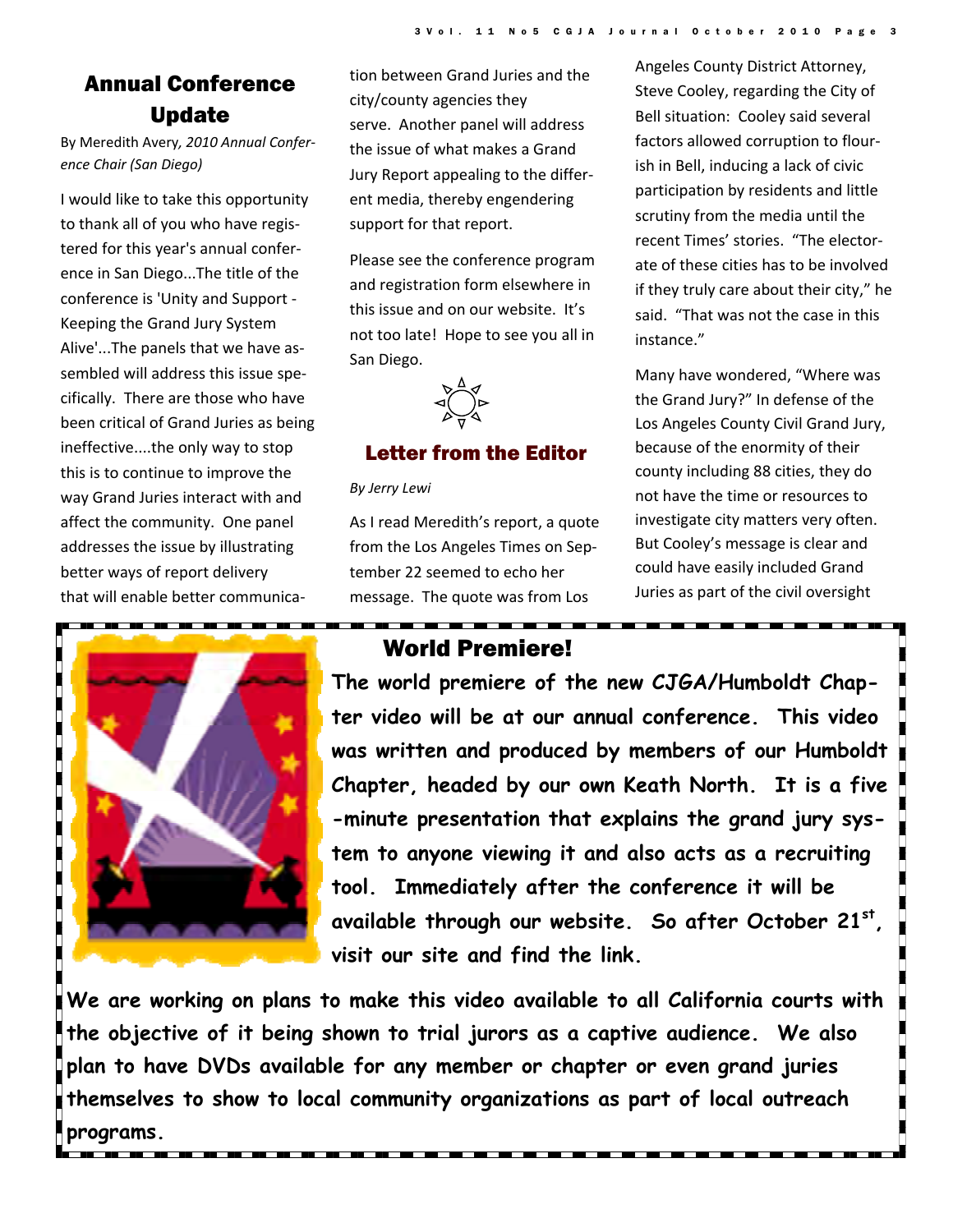#### Training Committee *By Bette Flick*

From June 15 to September 7, 2010, the CGJA Training Commitee and instructors travelled to 15 locations to train new and returning grand jurors on recommended practices and procedures for grand jury work. This year we instructed 889 participants from 50 counties as follows:

| <b>Cities</b>       | <b>Dates</b>    | <b>Attendees</b> | <b>Type of Session</b> |
|---------------------|-----------------|------------------|------------------------|
| San Diego           | June 15 & 16    | 24               | on-site                |
| San Bernardino      | June 28 & 29    | 33               | on-site                |
| Ventura             | July 8 & 9      | 20               | on-site                |
| Humboldt/Del Norte  | July 8 & 9      | 22               | regional               |
| Santa Rosa          | July 11         | 10               | foreperson workshop    |
| Santa Rosa          | July 12 & 13    | 74               | regional               |
| Redding             | July 14         | 7                | foreperson workshop    |
| Redding             | July 15 & 16    | 90               | regional               |
| San Joaquin         | July 15 & 16    | 26               | on-site                |
| Sacramento          | July 18         | 24               | foreperson workshop    |
| Sacramento          | July 19 & 20    | 196              | regional               |
| San Mateo           | July 22 & 23    | 61               | regional               |
| Visalia             | July 21         | 8                | foreperson workshop    |
| Visalia             | July 22 & 23    | 101              | regional               |
| Merced              | July 24         | 20               | on-site                |
| <b>Tri-Counties</b> | July 26 & 27    | 62               | regional               |
| Eastern Sierra      | July 29 & 30    | 22               | regional               |
| Imperial            | August 2 & 3    | 23               | on-site                |
| Alpine              | September 2 & 3 | 9                | on-site                |
| San Mateo           | September 7     | 20               | on-site                |

This was our most successful training season since we began offering it ten years ago. We owe a large debt of gratitude to our hard‐working volunteers in each venue who assisted with checking participants in, handing out manuals and schedules, serving as timers for the sessions, answering questions and assisting the trainers in a myriad of other ways.

We added three new instructors this year: Ray Frisbie, Ray Tjulander, and Kathy Wylie which brought our number of qualified trainers up to 18 and enabled us to provide training in more than one location on the same date. Augmenting our presentations were representatives from the California Corrections Authority, Local, Agency Formation Commission and California Special Districts Assn. who provided helpful hints on Jail Inspections and special districts.

The Training Committee is pleased to be able to again present a one‐day workshop on Report Writing in San Diego on Saturday, October 23 from 9‐4:30. This will enable those jury members in attendance at the annual conference to save the expense of another trip. In addition, the workshop will be offered in the Sacramento area (Maidu Center, Roseville) on Friday and Saturday, November 12 and 13. More information and registration forms for these work‐ shops can be found on the CGJA website.

#### Help Wanted! By Dan Mufson

you don't know what is required and we don't know your passions. Well, let's try to fix that. Here isom unueumentage 5 Most of you reside in counties where we have a chapter and you've been content to participate locally. Have you considered helping out at the state committee level? We have six standing committees and several others such as the EIR Awards working group that are made up of members from around the state that have a talent they share by activity on these committees. Most of the committees are composed of Board members because they each have a very high level of commitment to the CGJA Mission. While that commitment is a virtue, it is important that many *individual* members get to provide input to the organization. I suspect that many of you don't play at this level primarily because

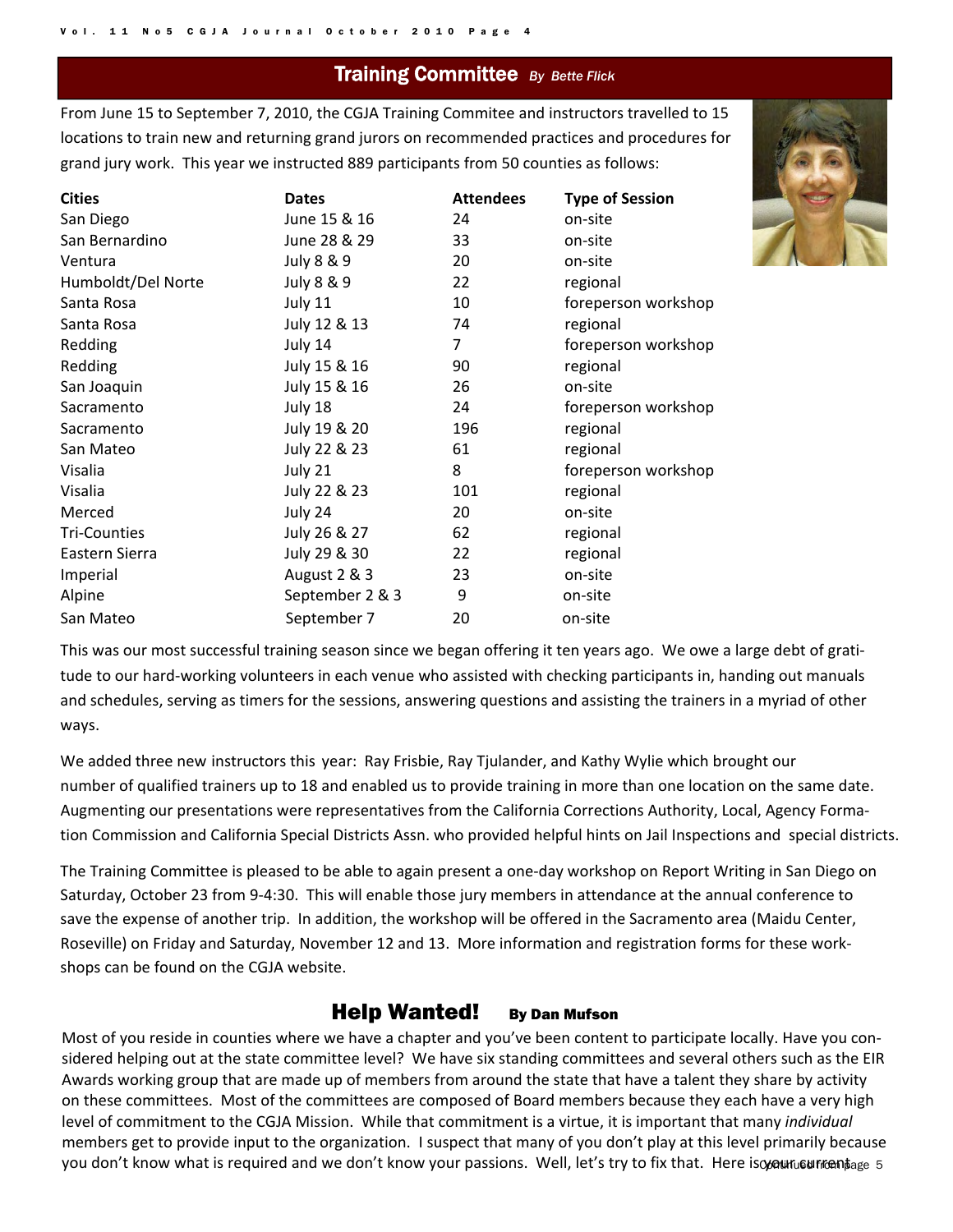"Help Wanted" column. If you see something you'd be inter‐ ested in, speak up and volun‐ teer.

For example, the Training Com‐ mittee needs some one to do database entry during the regis‐ tration season, and could use the help of an event coordina‐ tor, an audio/visual tech person, and a computer tech. We need additional trainers (knowledgeable, good public speakers), and it would be nice to know someone who has ex‐ pertise working on video productions. The Public Relations Committee has needs too ‐‐ like a web page designer. The Fi‐ nance committee is seeking members who can share their financial expertise. The Mem‐ bership Relations Committee (MRC) is seeking enthusiastic people who can travel to nearby counties to discuss how to or‐ ganize an *alumni* group with our Introductory Members as they complete their Grand Jury ser‐ vice. And as far as CGJA in gen‐ eral, maybe someone who is familiar with video conferencing and could help us work with DimDim, or is interested in non‐ profit fundraising.

**Agenda and Minutes** of **Board of Directors Meetings Now Online at www.cgja.org**

#### *Help Wanted Continued from page 4* 2010 Annual Conference *By Meredith Avery, Conference Chair*

#### PRELIMINARY ANNUAL CONFERENCE SCHEDULE Doubletree Hotel, San Diego October 21-22, 2010

#### **THURSDAY MORNING, OCTOBER 21, 2010**

- 9:00 Conference Convened by CGJA Pres. Tony Noce & Conf. Chair Meredith Avery
- 9:15 Welcome by San Diego Mayor Jerry Sanders
- 9:30 Remarks from Presiding Judge Kevin A. Enright
- 9:45 Panel this panel will deal primarily with options for delivery of GJ reports to City and County Agencies (successes and failures) 10:45 Break
- 11:00 Open Forum/Report to Membership
- 12:00 Lunch
- 1:15 Panel Building Chapters and Training Continued, to be led by Dan Mufson
- 2:15 Excellence in Reporting Awards
- 3:15 Break
- 3:30 Panel- Media Relations focusing on what inspires media to publicize certain reports and not others (they will receive three question packet to address before Q&A)
- 4:00 Close meeting

#### **THURSDAY EVENING**

- 5:00 Cocktails with musical accompaniment
- 6:00 Dinner followed by presentation of Angelo Rolando award Walter Ekard, San Diego County Administrative Officer (tentative)

#### **FRIDAY MORNING**

- 7:00 Breakfast meetings for GJ coordinators/Chapter & Assoc. Presidents (continental breakfast will start at 7:00 and run through mid morning-meetings held in ballroom before 9:00 start)
- 9:00 Welcome
- 9:10 Panel –Legal Issues for the CGJA and Grand Juries
- 10:30 Break
- 10:45 Speaker, San Diego County Sheriff William D. Gore
- 12:00 Closing and Adjournment

**Please check our website for more conference information including the registration form**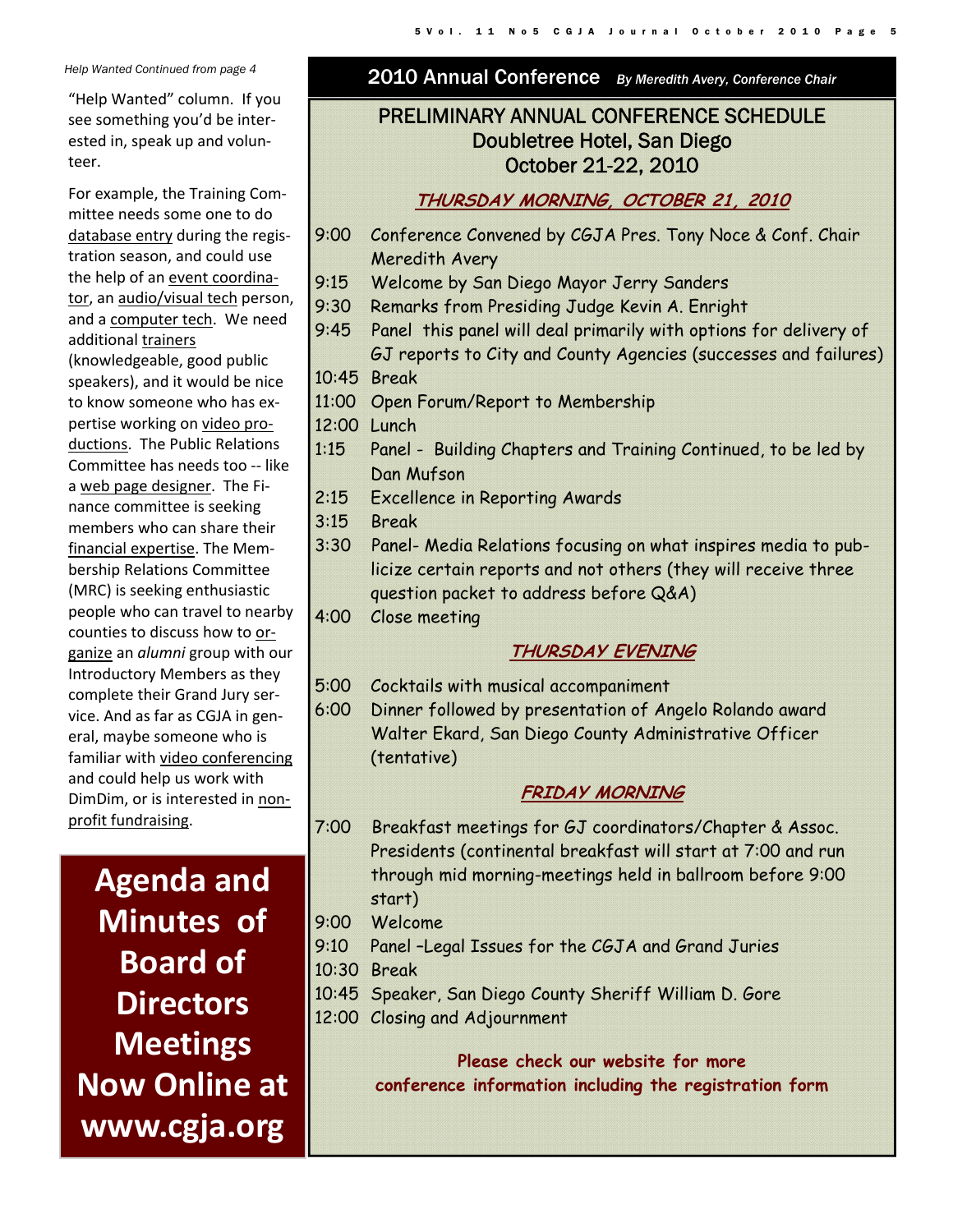#### Committee Reports Continued from Page 2

#### *PR Report continued from page 2*

Other achievements include continu‐ ing to upgrade the *Grand Jurors' Journal* and our website. One major objective for the next year is a sig‐ nificant upgrade of the website to make it easier to navigate to all of the important and useful informa‐ tion available on our site or obtained via many links.

#### **Membership Relations Committee News**

*By Dan Mufson, Chair*

#### **Annual Report 2010**

Our goals were to stabilize voting

membership levels by careful follow up on renewals and by providing service and care to the 80% of our members who reside in a chap‐ ter.



We have sought a means to identify and communicate with sitting jurors: the Introductory Membership program we introduced has the potential to markedly increase our membership.

We communicate regularly with chapter and association officers to build bridges and ties to the CGJA Mission.

We seek and then help individuals to organize a local group of former GJ.

Following is a list of our achieve‐ ments for the past year:

1. Hosted Chapter President's lunch at 2009 Annual Conference

2. Maintained regular communi‐ cation with each chapter and asso‐ ciation; plan to periodically collect

survey information and share with chapters; suggested they contact sitting GJ for new members in spring; prompted them to submit reports for the EIR Awards (14 re‐ ports were submitted which is a record); many chapters communi‐ cated with operational questions

3. Assisted the formation of two chapters (Sonoma and Contra Costa) and the conversion of an association to chapter (Shasta); helped to recruit chair for Nevada County Chapter. Presented certifi‐ cates to new chapters.

4. Formulated Introductory Mem‐ bership (IM) program and pre‐ sented concept to Board for ap‐ proval; coordinated with Training Committee to introduce IM pro‐ gram; 325 jurors applied.

5. Initiated membership renewals by email; use of short‐form renew‐ als;

6. Updated chapter bylaw tem‐ plates for use by new chapters

7. Took responsibility to confirm that chapters have filed IRS Form 990n.

8. Initiated Board Action: to make Roger Loper a life member with waiver of dues

9. Membership data base soundly maintained by Manager

10. Initiated Board Action: The Board should actively, if not aggres‐ sively, encourage all members to promote CGJA membership which will strengthen us organizationally and fiscally

11. Initiated Board Action: The Board should provide a unified plat‐ form for all CGJA membership and training applications to allow the collection and use of addresses, phone numbers and email address

for any legitimate use by the organi‐ zation: It is prudent that the current language of the membership appli‐ cations and training registration documents be made the same.

12. Preparing MRC session for 2010 Annual Conference: four chapter presidents will lead discussion, "How can I contribute locally when I don't have a chapter."

13. Coordinated with TC to hold training session for IM at Annual Conference

14. Introduced first regional meet‐ ing of Bay Area chapters with 23 at‐ tendees

15. Prepared a history of CGJA chap‐ ters using maps to demonstrate the ebb and flow of chapter health

16. Answered questions from IM on non‐legal matters

17. Groups that recently formed chapters (Sonoma, Contra Costa, Shasta) had larger increases in CGJA membership since last August than existing chapters. Humboldt also recorded a large increase in CGJA membership, which Keath North attributes to the DVD project in which many members got involved and felt ownership in the organiza‐ tion.

18. Initiated Board Action: to modify language regarding IM.

#### Excellence in Reporting

A record number of submittals were received this year. The winners will be announced at the annual conference.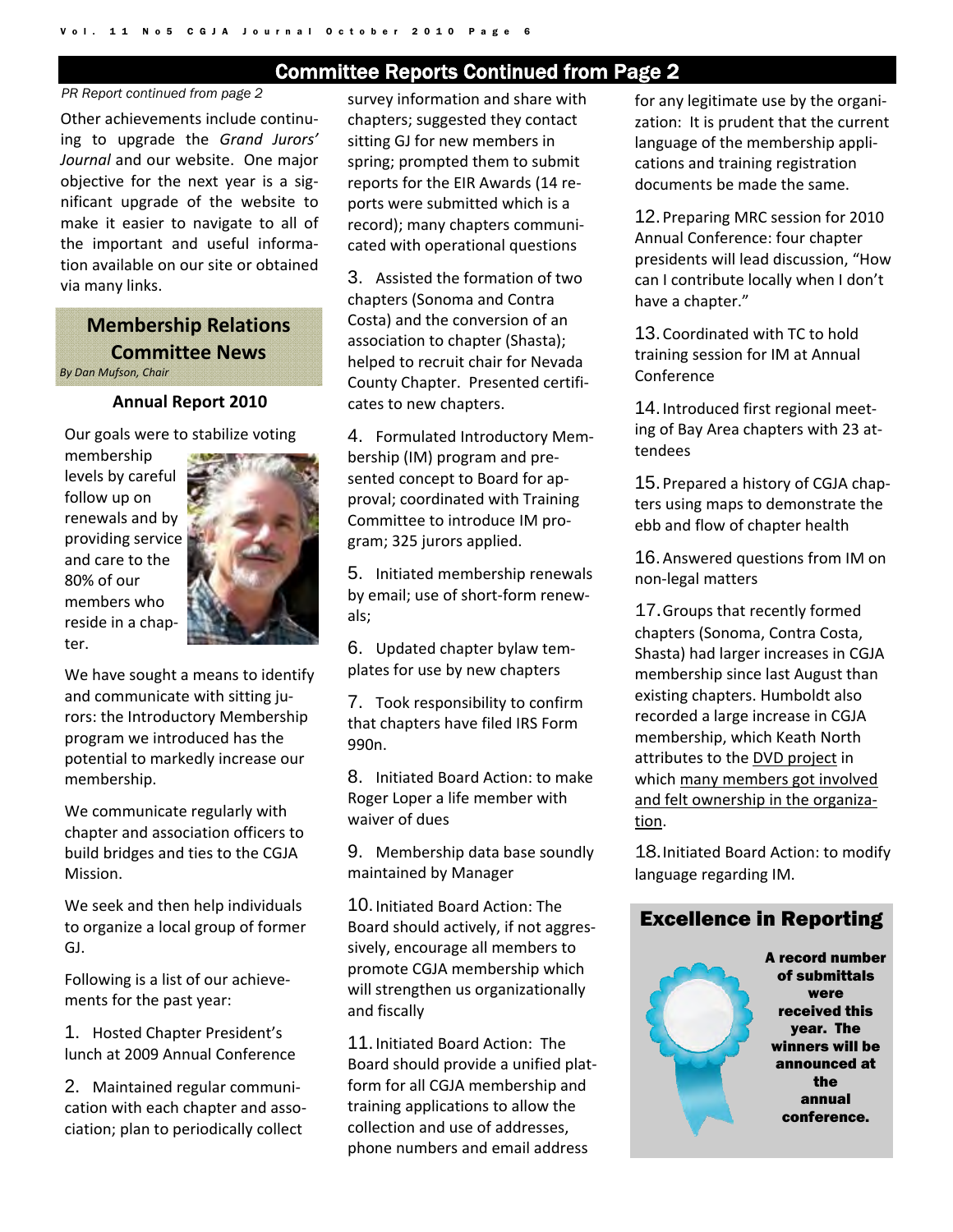

Г

|                                                                                             |                                                                   |                                                     |  | <b>California Grand Jurors Association 29th Annual Conference</b>                                                                                             |  |  |
|---------------------------------------------------------------------------------------------|-------------------------------------------------------------------|-----------------------------------------------------|--|---------------------------------------------------------------------------------------------------------------------------------------------------------------|--|--|
|                                                                                             |                                                                   | October 21 & 22, 2010                               |  |                                                                                                                                                               |  |  |
|                                                                                             |                                                                   | <b>REGISTRATION FORM</b>                            |  |                                                                                                                                                               |  |  |
|                                                                                             |                                                                   | Conference rates are \$95.00/day (single or double) |  | Doubletree *Club* Hotel, 1515 Hotel Circle So., San Diego, Ca. 92108                                                                                          |  |  |
|                                                                                             | Make room reservations directly with hotel (619) 881-6900         |                                                     |  |                                                                                                                                                               |  |  |
|                                                                                             |                                                                   | Mention CGJA Annual Conference for \$95.00 rate     |  |                                                                                                                                                               |  |  |
|                                                                                             |                                                                   |                                                     |  | (Reservations must be made by Oct. 7, 2010 to guarantee \$95.00 rate)                                                                                         |  |  |
|                                                                                             |                                                                   |                                                     |  |                                                                                                                                                               |  |  |
|                                                                                             |                                                                   |                                                     |  |                                                                                                                                                               |  |  |
|                                                                                             |                                                                   |                                                     |  |                                                                                                                                                               |  |  |
|                                                                                             |                                                                   |                                                     |  | AFFILIATION: CGJA Member □ Chapter Member □ Assn. Member □ Associate Member □<br>Sitting Grand Juror $\Box$ Court Representative $\Box$ Other $\Box$ Specify: |  |  |
|                                                                                             |                                                                   |                                                     |  | REGISTRATION: Conference Attendance \$60.00/person #_____= \$________________                                                                                 |  |  |
|                                                                                             |                                                                   |                                                     |  | DINNER: Thursday, Oct. 21, 2010 \$35.00/person #_____= \$_________________________                                                                            |  |  |
|                                                                                             |                                                                   |                                                     |  | CHOICES: Tri-tip w/demi glace $\square$ Wine Country Chicken $\square$ Pasta Primavera w/Veg. $\square$                                                       |  |  |
|                                                                                             | LUNCH: Thurs. Oct. 21, 2010/MISSION VALLEY DELI BUFFET            |                                                     |  |                                                                                                                                                               |  |  |
|                                                                                             |                                                                   | <b>AND</b>                                          |  |                                                                                                                                                               |  |  |
|                                                                                             |                                                                   | Price includes beverage service 8:00a.m - noon      |  | CONTINENTAL BREAKFAST: Fri., Oct. 22, 2010 $$40.00/person # \qquad = $$                                                                                       |  |  |
| <b>TOTAL PAYMENT DUE</b>                                                                    |                                                                   |                                                     |  |                                                                                                                                                               |  |  |
|                                                                                             | (excluding hotel room, which attendees book directly with hotel)= |                                                     |  | $\mathsf{S}$                                                                                                                                                  |  |  |
| Check Enclosed L                                                                            |                                                                   |                                                     |  |                                                                                                                                                               |  |  |
|                                                                                             |                                                                   |                                                     |  | Visa or Mastercard<br>Visa or Mastercard 2008 - 2008 - 2009 - 2010 - 2010 - 2010 - 2010 - 2011 - 2012 - 2013 - 2014 - 2014 - 2014 -                           |  |  |
|                                                                                             |                                                                   |                                                     |  |                                                                                                                                                               |  |  |
|                                                                                             |                                                                   |                                                     |  |                                                                                                                                                               |  |  |
|                                                                                             |                                                                   |                                                     |  |                                                                                                                                                               |  |  |
| Please accept my donation, payable to California Grand Jurors' Assoc. to help defray costs. | Contributions are tax deductible. \$                              |                                                     |  |                                                                                                                                                               |  |  |
|                                                                                             |                                                                   | Phone: (619) 287-3449 E-mail: parroted@cox.net      |  | Mail to: Bonnie Kenk, Registration Chair, 5645 Dartford Way, San Diego, Ca. 92120                                                                             |  |  |
|                                                                                             |                                                                   | Phone: (760) 731-9215 E-mail: mlavery1@live.com     |  | Information: Meredith Avery, Conference Chair, 2715 E. Mission Rd., Fallbrook, Ca. 92028                                                                      |  |  |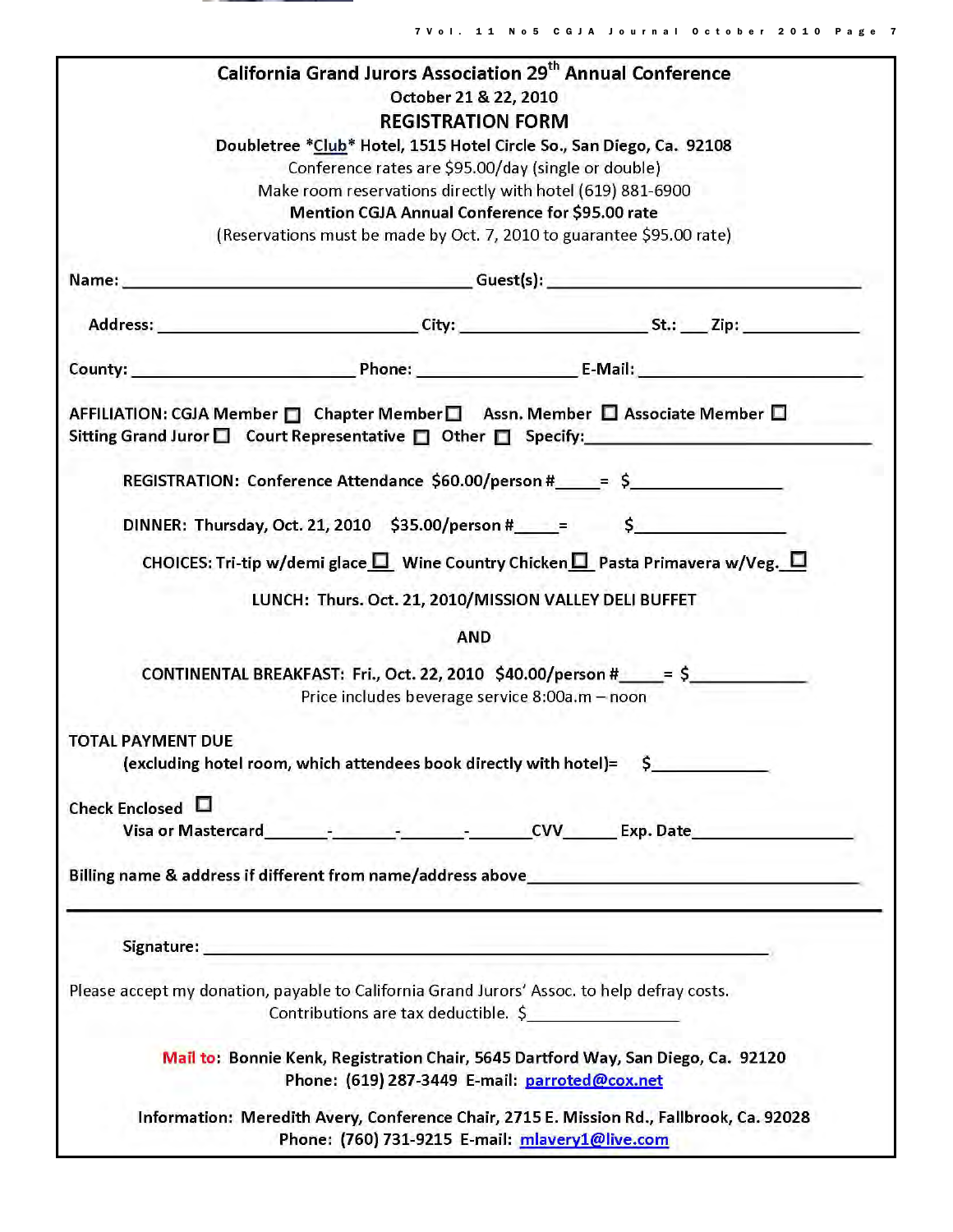#### CGJA Chapters Reports and Chapters in the News

#### Sonoma County Chapter

#### **The Final Report… Where Does it All End?**

*By Barbara Cogbill,* 

*Editor Note: This article presents a unique and innovative way to follow up on Grand Jury reports to find out their effectiveness. I consider the report described in this article a can‐ didate for* The Grand Jury Achieve‐ ment Report.

Looking back in time to our days on the sitting Grand Jury, engaged in final report writing, we may all re‐ call the fleeting question as to the long‐term impact our reports would have on the community, and would we ever know the extent of this im‐ pact.

Now, fast forward to the present. At the onset of our newly formed Sonoma County Chapter, it became apparent that others were having these same questions, thus the for‐ mation of our Oversight Committee. This newly formed committee, in its quest to determine the impact of a Grand Jury final report on the com‐ munity … and having decided to target reports dating back for the past 5 years … selected the 2006‐ 2007 report *Sonoma County Em‐ ployees Waiting to be Trained for Disaster* as its first assignment.

Each committee member read this report in its entirety. Our next step was to then contact the Director of Emergency Services for Sonoma County ~~ not as members of the sitting Grand Jury, but as private citizens now associated with the CGJA and to request a meeting. Prior to this scheduled meeting our committee proceeded to develop strategy, concerns, questions … with particular attention paid to

"Required Responses".

The result of this two-hour meeting was found to be extremely satisfac‐ tory to both the committee and, we believe, to the Agency Director and staff coordinator as they were able to express their feelings about the original report during a face‐to‐face discussion with former Grand Jury members (one of whom was coinci‐ dentally a writer of this 2006‐2007 report).

We followed up with a letter of appreciation to the Agency plus a Let‐ ter to the Editor of our local news‐ paper. It is our belief that this en‐ deavor observed how important follow‐up and assessment are to building the community's under‐ standing of the Jury's work and its impact.

#### Regional Meetings: A Good Place to Share Your Knowledge *By Beate Boultinghouse, President* San Francisco Chapter

*Summary: On August 28, six of the Bay Area chapters met to harness some of their brain power and share experiences, successes, and ques‐ tions, in conjunction with some good old fashioned camarade‐ rie. Some of the many topics brought to the table were increas‐ ing your pool of potential jurors and maximizing the chapters' member‐ ship to ensure involvement by all. Discussions evolved to our rela‐ tionship with the courts and how important this is to the existence of each of our local chapters of the CGJA. Continuity and accountability of county entities were also hot top‐ ics, as were budgets and publicity.*

*The twenty two members present were energized by the meeting, felt it to be very beneficial, and are*

*looking forward to the next regional meeting to be held on November 13.*

Does your local chapter of the CGJA ponder on how to recruit more po‐ tential jurors? Do you wonder how to get more people involved with your chapter? Do you wish you could see more media attention given to the jury and its reports? How do you develop a healthy rela‐ tionship with the court? How do you capture the enthusiasm of new chapter members? What can you do to follow up on findings and rec‐ ommendations and hold respon‐ dents accountable? How do you make the work of the jury and your local chapter more meaningful?

For the answer to these and many other questions, who do you call? Ghostbusters? Forget that, they don't know about the *Regular (Civil)* Grand Jury, or the *California Grand Jurors' Association* and its local chapters. Who does know best? Why the state and local chapters, of course. But how to share all the knowledge the state, local chapters and individuals have?

Dan Mufson, the CGJA Membership Chair invited the CGJA chapters in the San Francisco Bay Area to the first regional meeting held on Au‐ gust 28, 2010 that included 22 members from the counties of Con‐ tra Costa, Marin, Napa, San Fran‐ cisco, San Mateo, and Sonoma. In attendance from the state associa‐ tion was the CGJA Vice President, Keath North, who was generous enough to make his way south all the way from Humboldt County for this inaugural event.

After introductions were made, we discussed several topics which were of concern to all of us. First we shared insights about our chapters' health and vibrancy agreeing that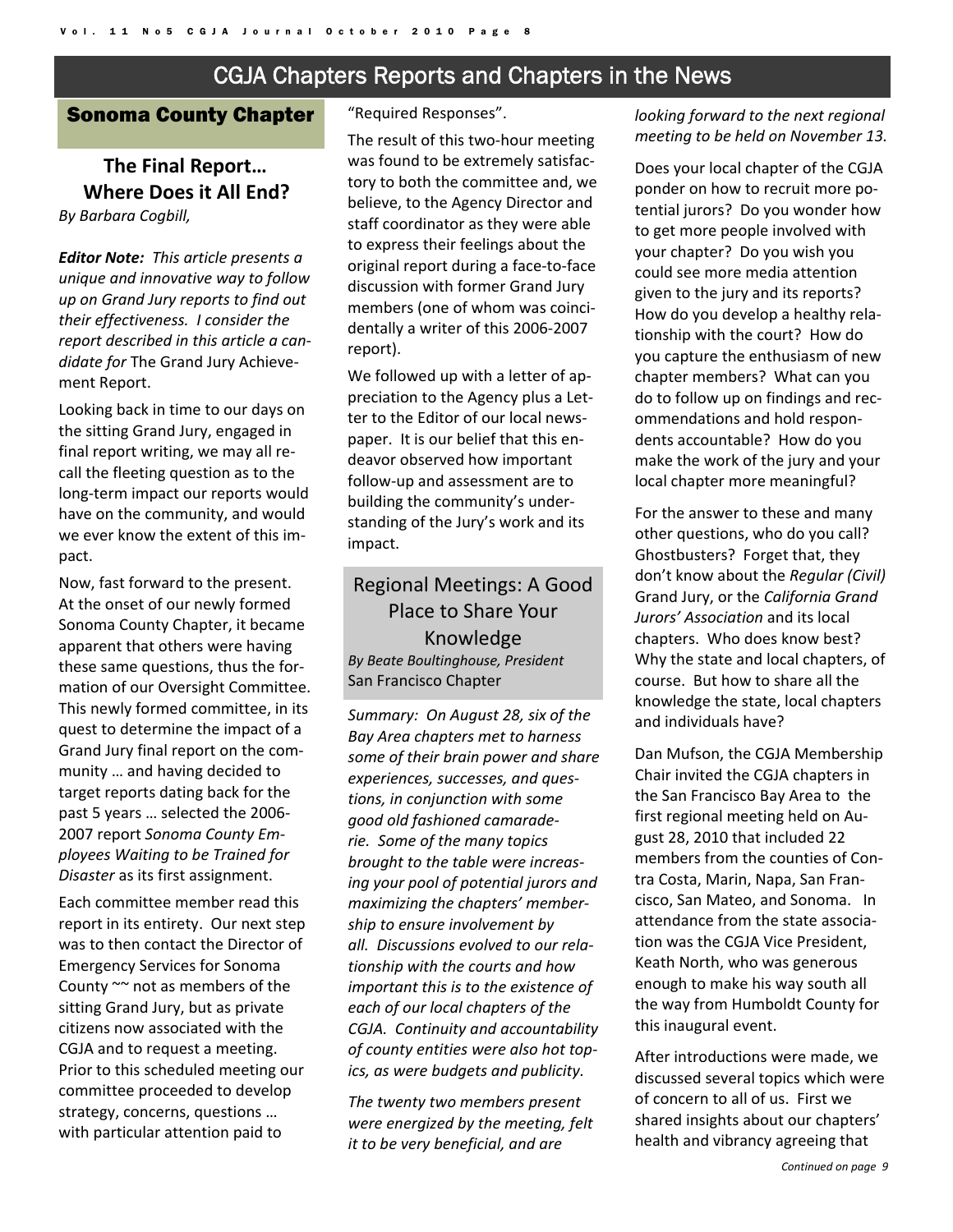#### *Regional Meeting continued from page 8*

the number of active members is critical, as are new members who bring in fresh ideas and energy. Many of the chapters offer a free one‐year membership for those who have just finished their term on the jury. A good relationship with the jury and especially the court is im‐ perative.

The discussion led to what makes our association meaningful and visi‐ ble. Several chapters have devel‐ oped DVDs to show in the jury as‐ sembly room, at recruitment/ educational presentations, and as PSAs on local TV channels. Keath revealed the generic DVD, created by the Humboldt County Chapter, for use anywhere in the state, to a standing ovation. Information on obtaining the DVD will be forthcom‐ ing from the Public Relations Com‐ mittee. One chapter publishes the *Civil Grand Jurors' Gazette* which gives a summary of the reports pub‐ lished for the term, letters from the foreperson and the president of the local chapter of the CGJA, as well as facts and figures about the jury and how to become a juror.

Other chapters follow up on reports by meeting with various entities re‐ quested to respond to reports and question them about follow‐ through. Of course, these questions are asked as interested citizens, and not officials of the CGJA. This was a hot topic and we agreed to further pursue it. *Editor Note: See Sonoma County Chapter Report.*

We found that there are a number of chapters that interview prospec‐ tive jurors and make recommenda‐ tions to the court. Statistics are kept on demographics, how they learned about the jury, and why they are interested in serving. Many of these chapters also offer local training sessions as an adjunct to the excellent training that is offered

by the state CGJA.

There is a difference between a board‐run chapter and a member‐ run chapter. The member run chapter is more likely to be inclu‐ sive and garner participation from its members, thus making it a stronger chapter. Some social activ‐ ity for the members adds to bond‐ ing and camaraderie which carries over to the desire to participate in chapter business.

After a delightful lunch, our discus‐ sion veered toward the relationship various chapters have with the court. It was concluded that the stronger the relationship, the better the functionality of the chapter and the jury. Depending on the struc‐ ture within each county, the presid‐ ing judge, the jury commissioner and the county counsel are all keys to building a good relationship. The relationships between the court and the local chapters ranged from very appreciative and supportive to benign neglect.

A strong relationship with the court can result in:

- Maintaining a good relationship despite turnover within the court or the chapter
- Budgetary support for "extras" such as production of a DVD, pub‐ lishing costs of a "Gazette"
- Hosting web sites
- Sharing of pertinent informa‐ tion like budget cycles, require‐ ments, needs
- Including the Presiding judge and others in the annual meeting of the chapter

Lessening the load of the courts, making them more appreciative of the work of the chapter

One of the dilemmas the regular Grand Jury has is recruiting a diver‐ sified group of jurors each year. We discussed the fact that we do not have ethnic, racial, geographic or age diversity and what some of our options may be in changing the "usual" demographics of the CGJ from people who are in their 60's and 70's and live close to the county seat and court.

Some ideas that were brought to the table were the use of social me‐ dia such as Facebook; approaching colleges to have service on the Civil Grand Jury as an adjunct to one of their courses; working with high schools to help teach the students about the CGJ since "Civics" as a course has often fallen by the way‐ side with budgetary cutbacks; or approach major corporations which ask for community service hours of their employees to include Civil

Grand Jury duty as an option. There was also mention of sit‐ ting on the Little Hoover Commis‐ sion as well as being involved with Girls and Boys State (run by the American Legion).

All who attended this meeting in the Bay Area felt it was a very beneficial way to spend a day sharing experiences and ideas

As you can see, many relevant

topics of concern were touched upon. We ran out of time before we ran out of discussion points. The consensus was that the meet‐ ing was very beneficial and we should meet at least quarterly. Some other topics we felt were im‐ portant to include on the agenda of future meetings were a further dis‐ cussion on continuity and making the work of the jury meaningful by holding entities accountable for their responses to published re‐ ports; understanding the relation‐ ship of the association and the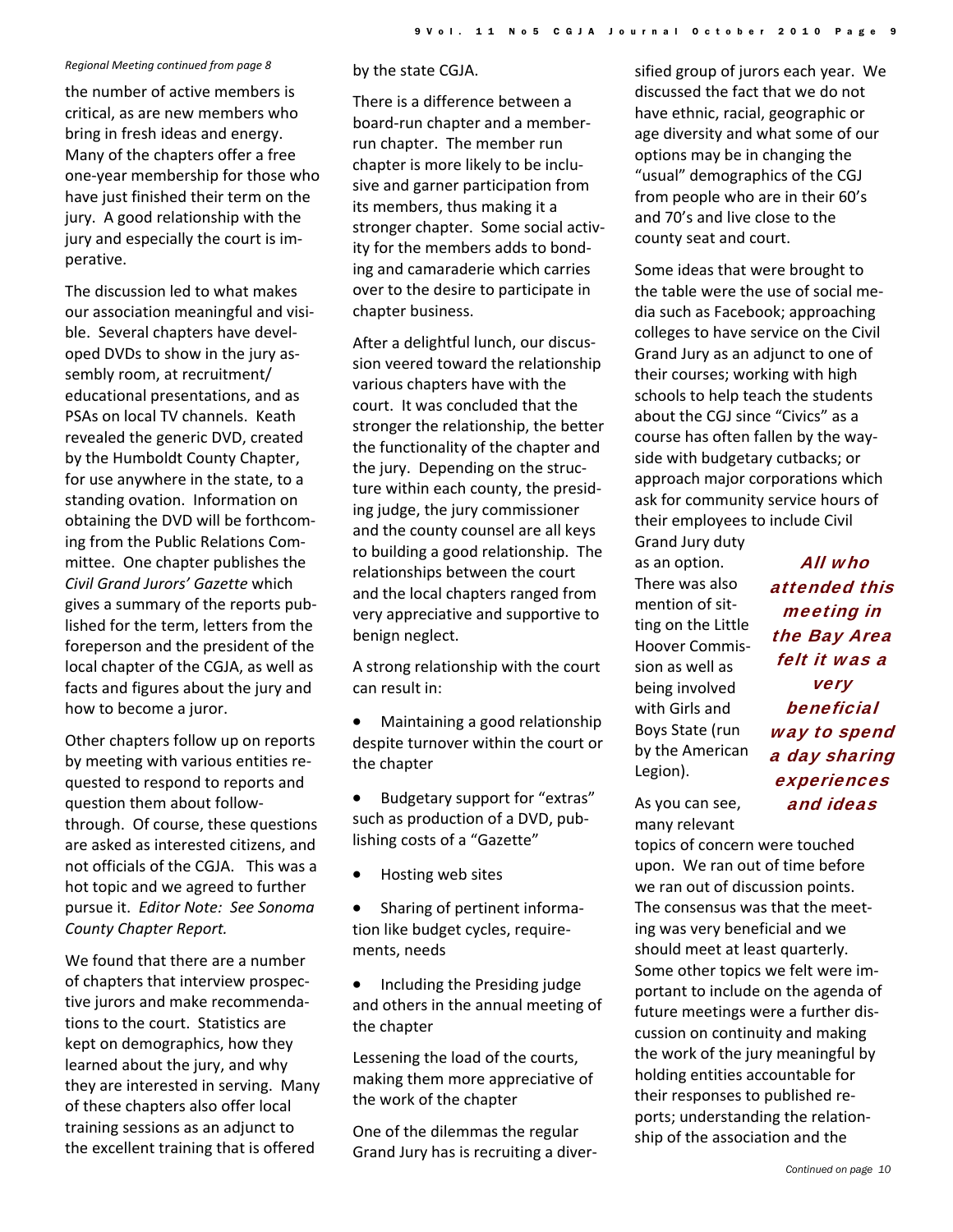#### Vol. 11 No5 CGJA Journal October 2010 Page

about special districts which are composed of members from multi‐ ple counties.

The next regional meeting of the Bay Area CGJA chapters is scheduled for November 13. Those of us who will have attended the CGJA annual meeting in San Diego on October 21 and 22 will be sharing the excite‐ ment and energy from the meeting and all we learned.

All who attended this meeting in the Bay Area felt it was a very bene‐

**Summary of Board Action**<br>grand jury budget; and what to do experiences and ideas. We all By Joann Landi *Regional Meeting continued from page <sup>8</sup>* ficial way to spend a day sharing experiences and ideas. We all walked away from the meeting with thoughts of how to further improve the functionality of our own chap‐ ters. As president of the San Fran‐ cisco chapter, I intend to run meet‐ ings as member meetings rather than board meetings so as to en‐ courage further participation from members. I also wish to step up the social aspect of the membership as we have been "all business" up to now. A little camaraderie is good for the soul as well as the chapter.

#### **August 24, 2010**

Approved transfer to DimDim teleconferencing system

Endorsed and authorized distribution of

recruitment DVD produced by the Humboldt County Chapter of CGJA

Approved posting the Daye Index on the website and having available for sale in CD format

Approved revised Chapter Bylaw Template

#### Ask the Trainer October 2010

This is the first of a series of articles aimed at current jurors, especially those who have taken advantage of our new Introductory Membership (IM). We will attempt to remind you of key issues on a timely basis. Please remember the following: Any trainer is happy to try to answer specific questions in their area of expertise and may be contacted by using the information in Tab 10 of the training manual; you may not take any response as legal advice; and frequently you should contact your local legal advisors to answer questions. Please submit questions to me or the Journal Editor for *future responses*

*Lew Avera. CGJA Training Chair*

#### Continuity *By Jerry Lewi*

October 1 has come and gone, so by now all responses to last year's jury reports should be in your hands. While you have no legal obligation to do anything about these responses, we strongly recommend that the sitting jury review and evaluate all responses as most juries do. There are several things you can do in this regard as follows:

- Determine that responses have been received for all Findings and Recommendations. If not, you may and should ask the respondent to provide such responses.
- Determine that the response to each Finding is "Agree" or "Disagree." Partial agreement seems to be acceptable.
- Determine that the response to each Recommendation is one of the four legal responses: Has been implemented; will be implanted and when; will not be implemented and why; or need more time (up to six months).
- Publish a report on these findings, ranging from a simple statistical analysis to a complete report on the nature of the responses.

Ultimately, if you feel the agency just didn't "get it," you can initiate a new investigation under all the rules on any in‐ vestigation.

Finally, if you find some outstanding reports that appear to have made a significant improvement in government ser‐ vice, consider submitting this as an item for the *Grand Jury Achievement Report* at any time and/or the *Excellence in Reporting Award* next year. See our website for further information.

We have noted two outstanding examples of Continuity Reports that you may wish to review: San Francisco County for 2008‐2009 and Los Angeles County for 2009‐2010.

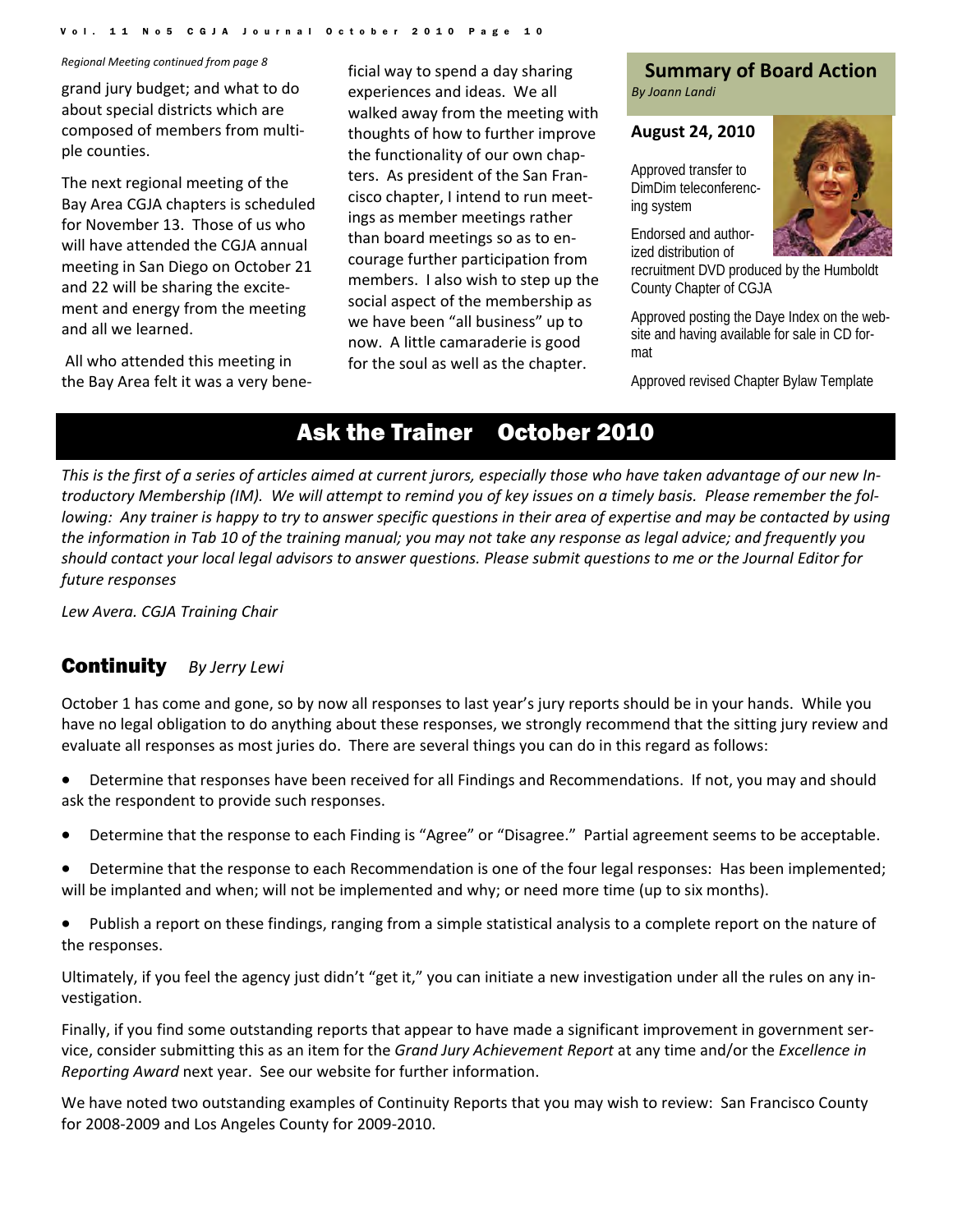#### CGJA Officers

President **Anthony W. Noce**  2808 Houchin Road Bakersfield, CA 93304 661-835-7591 cgjaguy@yahoo.com

Vice President **Keath North**  P.O. Box 740 Loleta, CA 95551 707-845-3612 krn48@aol.com

**Secretary Joann Landi** 178 South Palomar Drive Redwood City, CA 94062 650-365-4184 joannelandi@aol.com

*North*

**Marsha Caranci,** Shasta caranci@aol.com

**Keath North,** Humboldt Krn48@aol.com

**Mac Small,** Nevada fmacsmall@mac.com

**Kathy Wylie**, Mendocino kathy@mcn.org

*Central*

**Owen Haxton,** Marin hornet5@pacbell.net

**Karin Hern**, Marin Karin.hern@sbcglobal.net

**Treasurer Judi Lazenby**  1961 Main Street #198 Watsonville, CA 95076 831-724-0790 judilazenby@aol.com

#### **GRAND JUROR ORGANIZATIONS BY COUNTY**

**County President Email Address Contra Costa** Wilda Davisson wsdavisson@comcast.net **El Dorado\*** Chuck Mac Lean camaclean1@sbcglobal.net **Fresno** Marian Mosley marianmosley@att.net Humboldt Suzi Fregeau suzi@humboldt1.com **Kern** Larry Walker larywalker@gmail.com Kings Ken Beinhorn kbeinhorn@sbcglobal.net Los Angeles John Hackney **hackneyassoc@aol.com Marin Owen Haxton hornet5@pacbell.net Monterey Ray Wuco carmelwuco@redshift.com Napa Daniel Mufson dan@apotherx.com Nevada** Mac Small **Mac** Mac Small **Finall**@mac.com Orange\* Joe Moreland joenkay@dslextremem.com **Sacramento** Joseph Maloney joepm@pacbell.net **San Benito** John Sitton sitton sitton john@yahool.com **San Bernardino\*** Burrel Woodring Burrelw@aol.com San Diego\* Meredith Avery mlavery1@live.com **San Francisco** Beate Boultinghouse beateb4@aol.com San Luis Obispo Jim Ragan **jimragan@charter.net San Mateo** Mike Miller **Mike Miller** okmiller@pacbell.net **Shasta** Ray Frisbie **Frisaus@hotmail.com Solano** Wanda Kiger-Tucker kjgertucker@juno.com **Sonoma** Melissa J. Jones meljjones@comcast.net

 **\*Independent Past Grand Jurors Association**

#### Donations Sought

CGJA's mission is educating the public about the valuable role grand juries play in government oversight, and promoting government accountability by improving the training and resources available to grand jurors through California.

Your generous donation will help us to continue providing this important public benefit.

CGJA is a California Nonprofit Public Benefit Corporation and designated as an IRS Section 501(c)3 Tax Exempt Corporation. Both dues and contributions to the association are deductible to the extent permitted by law.

Our EIN Number is 33-0079227.

#### CGJA Directors

**Joann Landi** San Mateo Joannelandi@aol.com

**Judi Lazenby**, Santa Cruz judilazenby@aol.com

#### *South*

**Dianne Hoffman**, Orange cgjamailbox@yahoo.com

**Walter D. Hofmann MD**, San Diego wdh438@gmail.com

**Jerry Lewi**, Ventura cgjaprguy@roadrunner.com

**Anthony Noce**, Kern cgjaguy@yahoo.com

#### Standing Committee Chairs

**Awards**  Betty J. Mattea 415-492-8857 bjmattea@sonic.net

> **Finance**  530-242-6554

**Legislative Affairs**  Bill Trautman 707 755-5570

**Membership Relations**  Dan Mufson 707 255-4030 dan@apotherx.com

**Public Relations**  Jerry Lewi 805- 532-1321 cgjaprguy@roadrunner.com

> **Training**  Lew Avera Jr. 949-388-8910 lewavera@cox.net

Has your chapter reported recently? We'd like to hear from you!

Marsha Caranci caranci@aol.com

trautman17@sbcglobal.net